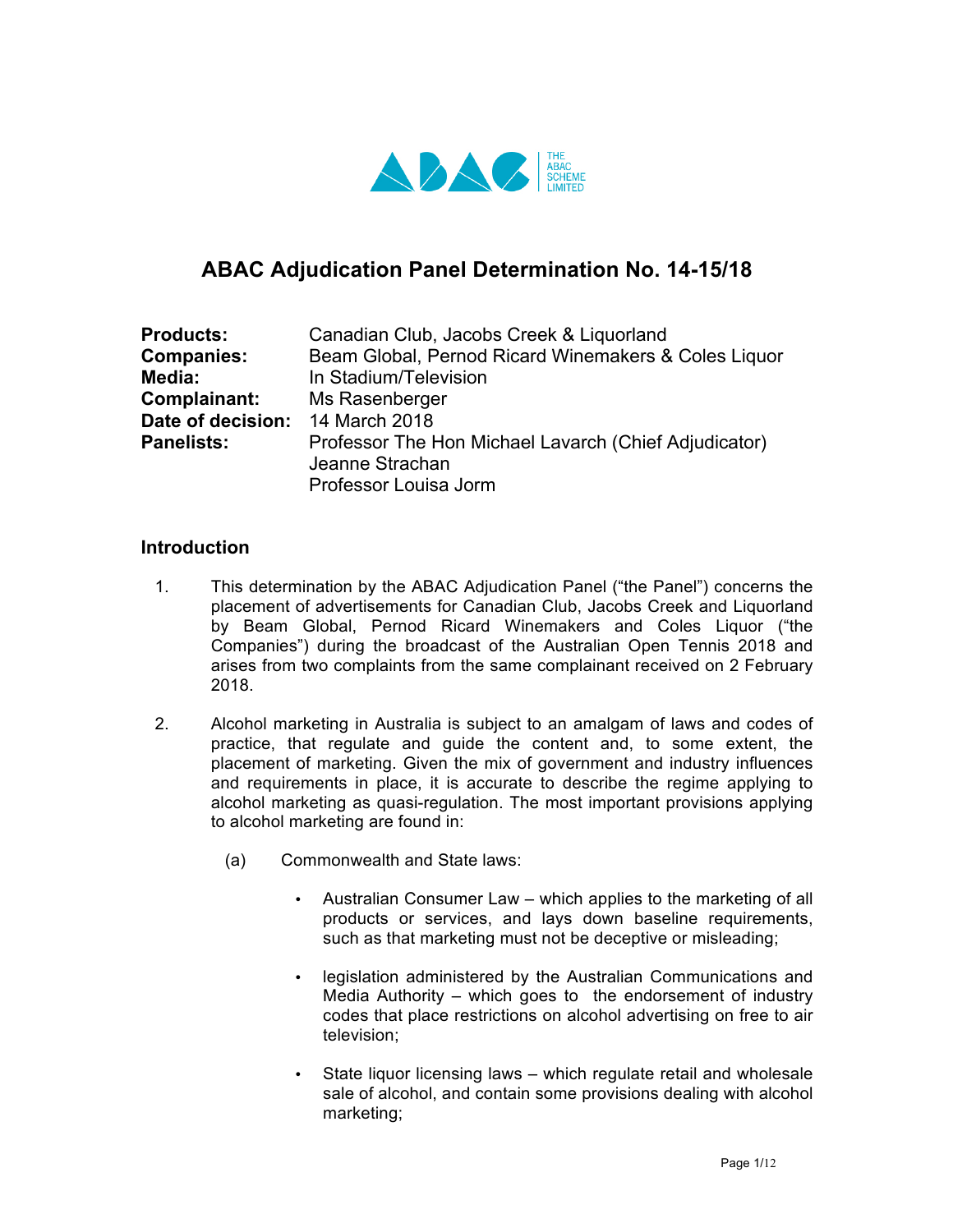- (b) Industry codes of practice:
	- AANA Code of Ethics which provides a generic code of good marketing practice for most products and services, including alcohol;
	- ABAC Responsible Alcohol Marketing Code ("ABAC") which is an alcohol specific code of good marketing practice;
	- certain broadcast codes, notably the Commercial Television Industry Code of Practice – which restricts when advertisements for alcohol beverages may be broadcast;
	- Outdoor Media Association Code of Ethics which places restrictions on the location of alcohol advertisements on outdoor sites such as billboards.
- 3. The codes go either to the issue of the placement of alcohol marketing, the content of alcohol or deal with both matters. The ABAC deals with both the placement of marketing i.e. where the marketing was located or the medium by which it was accessed and the content of the marketing irrespective of where the marketing was placed. The ABAC scheme requires alcohol beverage marketers to comply with placement requirements in other codes as well as meeting the standards contained in the ABAC.
- 4. For ease of public access, the Advertising Standards Bureau (ASB) provides a common entry point for alcohol marketing complaints. Upon a complaint being received by the ASB, a copy of the complaint is supplied to the Chief Adjudicator of the ABAC.
- 5. The complaint is independently assessed by the Chief Adjudicator and the ASB and streamed into the complaint process that matches the nature of the issues raised in the complaint. On some occasions, a single complaint may lead to decisions by both the ASB under the AANA Code of Ethics and the ABAC Panel under the ABAC if issues under both Codes are raised.
- 6. The complaint raises concerns under the ABAC Code and accordingly is within the Panel's jurisdiction.

## **The Complaint Timeline**

- 7. The complaints were received on 2 February 2018.
- 8. The Panel endeavour to determine complaints within 30 business days of receipt of the complaint, but this timeline depends on the timely receipt of materials and advice and the availability of Panel members to convene and decide the issue. The complaints were determined within this timeframe.

### **Pre-vetting**

9. The quasi-regulatory system for alcohol beverage marketing features independent examination of the content of most proposed alcohol beverage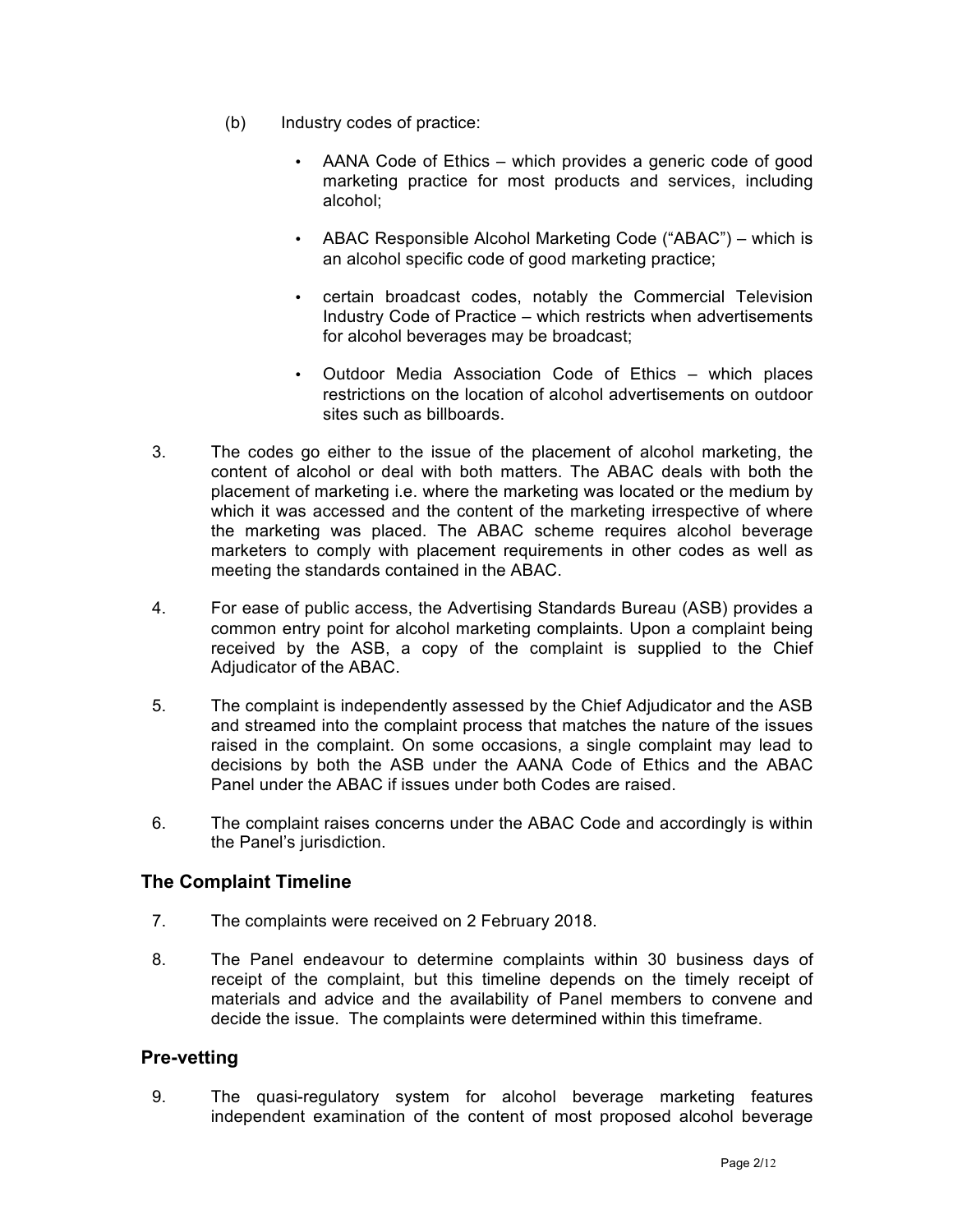marketing communications against the ABAC prior to publication or broadcast. Pre-vetting approval was obtained for the content of some of the advertisements but is not generally sought for the placement of a marketing communication and was not sought in this case.

## **The Placement**

10. Advertisements for Canadian Club, Jacob's Creek and Liquorland were seen by the complainant during the Australian Open Tennis broadcast.

## **The Complaints**

11. The complainant is concerned that children are viewing alcohol advertising in conjunction with sporting events specifically the 2018 Australian Open. The complaint argues that exposure to alcohol advertising is promoting a culture of alcohol use and this leads to a range of problems in the community.

## **The ABAC Code**

- 12. Part 2b of the ABAC Code provides that the Code does not apply to:
	- (v) Sponsorship.
- 13. Part 3 of the ABAC Code provides that a Marketing Communication must NOT:

(b)(iv) be directed at Minors through a breach of any of the Placement Rules.

14. Part 6 of the ABAC Code includes definitions including:

Placement Rules means:

- (i) A Marketing Communication must comply with codes regulating the placement of alcohol marketing that have been published by Australian media industry bodies (for example, Commercial Television Industry Code of Practice and Outdoor Media Association Alcohol Guidelines).
- (ii) If a media platform on which a Marketing Communication appears has age restriction controls available, the Marketer must utilise those age restriction controls to exclude Minors from the audience
- (iii) If a digital, television, radio, cinema or print media platform does not have age restriction controls available that are capable of excluding Minors from the audience, a Marketing Communication may only be placed where the audience is reasonably expected to comprise at least 75% Adults (based on reliable, up to date audience composition data, if such data is available)
- (iv) A Marketing Communication must not be placed with programs or content primarily aimed at Minors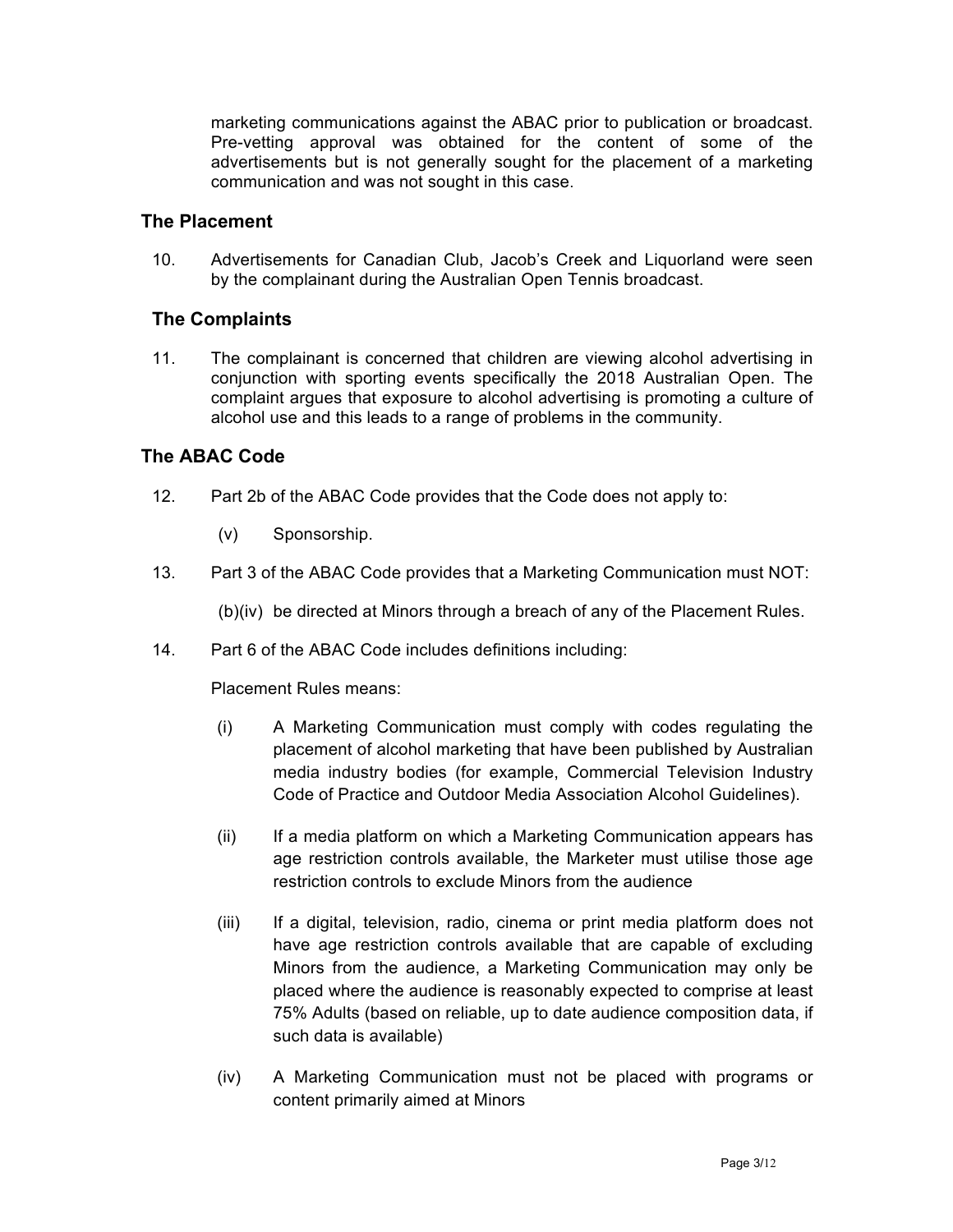Sponsorship means any agreement or part of an agreement involving payment or other consideration in lieu of payment by a Marketer to support a sporting or cultural property, event or activity, in return for which the sponsored party agrees to be associated with or promote the sponsor's Alcohol Beverage or outlet. Sponsorship also includes naming rights of events or teams and the inclusion of a brand name and/or logo at an event venue or on uniforms of participants (excluding branded merchandise).

### **The Companies Responses**

- 15. Beam Global responded to the complaint by emails dated 6-9 February 2018. The principal points made by the Company were:
	- a) The complaint has made general statements in relation to alcohol adverting over summer. Beam Suntory is a supporter of and complies to the ABAC Responsible Alcohol Marketing Code for all marketing inclusive of Canadian Club advertising over summer.
	- b) All Canadian Club advertising within Australia Open broadcast was AAPS approved.
	- c) All our placements adhere to the rules set out in the Commercial Television Industry Code of Practice. In a nutshell these are:
		- i. Alcohol ads can be placed in any and all programming S-S post 8.30pm – both sport and general entertainment programmes.
		- ii. Alcohol ads can also be placed in live sport telecasts except M-F during school holidays when ads in live sport can only appear post 8.30pm.
		- iii. Alcohol ads can appear in live sport anytime at weekends and public holidays even if they are during school holiday periods.

We work to these guidelines when we are planning a TV buy and selecting our spot placement. In addition, the TV networks 'code' all alcohol TVC's and their systems will not allow alcohol ads to be transmitted outside of the programmes/times outlined above. So while the complainant might be concerned about the placement of our ads, and the visibility to children, we have operated strictly within the industry guidelines.

d) The actual aggregate numbers for all of CC's spots (source: OzTam & MOVE).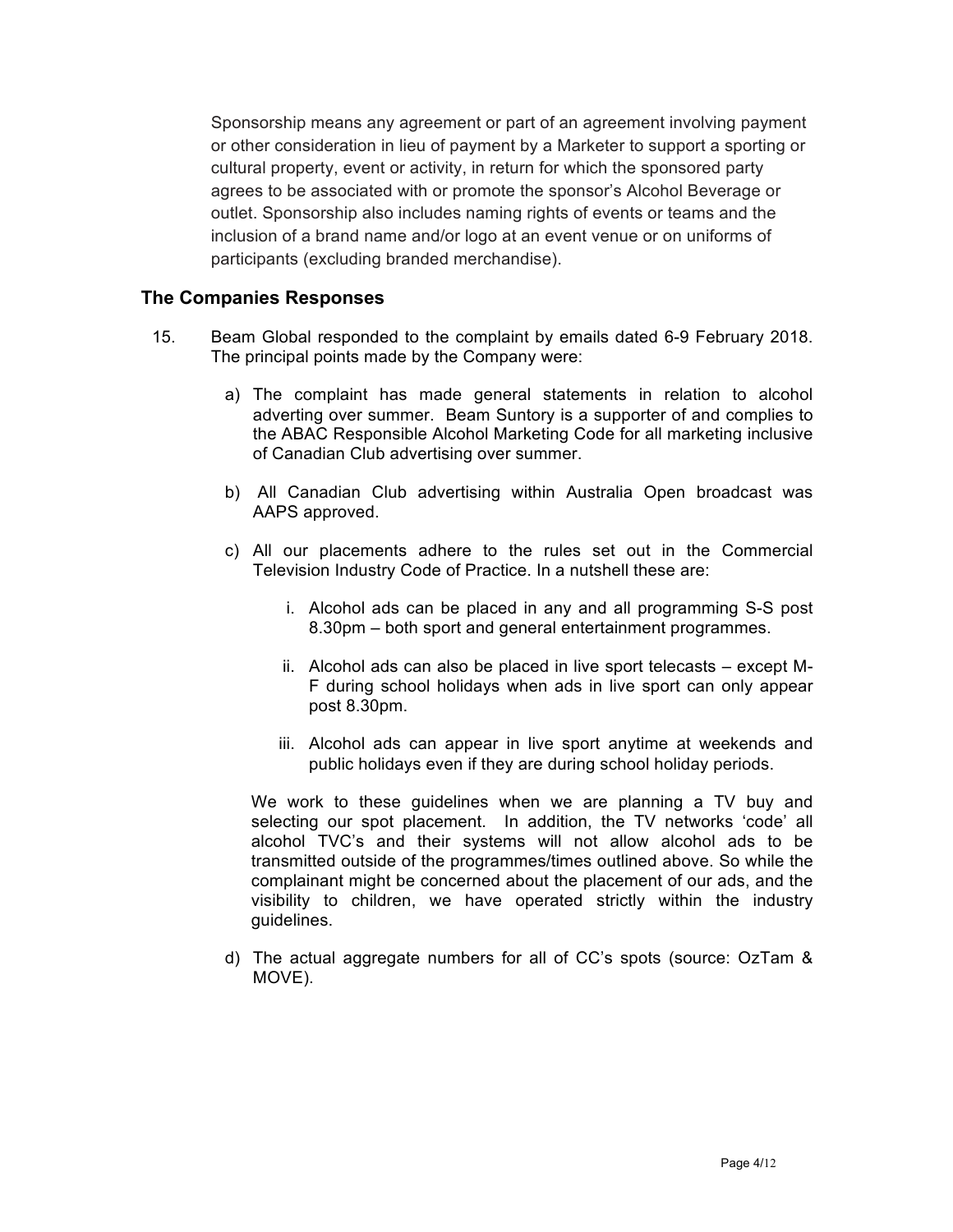|                           | <b>Total Impressions</b> | 72,629,227 |       |  |  |  |
|---------------------------|--------------------------|------------|-------|--|--|--|
| <b>Big Bash</b>           | P18+                     | 65,146,522 | 89.7% |  |  |  |
|                           | P0-17                    | 7,482,703  | 10.3% |  |  |  |
|                           |                          |            |       |  |  |  |
|                           | <b>Total Impressions</b> | 23,174,929 |       |  |  |  |
| <b>Australian Open TV</b> | P18+                     | 21,752,250 | 93.9% |  |  |  |
|                           | P0-17                    | 1,422,679  | 6.1%  |  |  |  |
|                           |                          |            |       |  |  |  |
|                           | <b>Total Impressions</b> | 2,775,100  |       |  |  |  |
| Australian Open OOH       | P18+                     | 2,652,230  | 95.6% |  |  |  |
|                           | P 14-17                  | 122,800    | 4.4%  |  |  |  |

- 16. Pernod Ricard Winemakers responded to the complaint by letter dated 14 February 2018. The principal points made by the Company were:
	- a) Pernod Ricard Winemakers is a signatory to the ABAC and takes compliance with the ABAC Code very seriously. We are committed to the responsible marketing of our products and therefore we not only endeavour to abide by the Code, but also other applicable advertising codes and laws. As a member of the global Pernod Ricard Group, we are also committed to the responsible marketing and consumption of our products through compliance with the Pernod Ricard Code for Commercial Communications.
	- b) The complainant states: "When watching the Australian Open there were numerous times when advertisements from Canadian Club were aired as well as Liquorland and Jacobs Creek." While the precise advertisement/s the subject of the complaint is unclear, we believe the complainant may be referring to marketing for Jacob's Creek which was displayed within the Melbourne Park precinct during the 2018 Australian Open Tennis Tournament (the Australian Open) pursuant to a sponsorship arrangement between Pernod Ricard Winemakers, Tennis Australia Limited and Melbourne & Olympic Parks Trust.
	- c) In numerous past determinations the Panel has commented that the sponsorship by alcohol companies of Australian sports is a public policy issue that is a matter for the Government and not the Panel to determine. The Panel has previously determined that the terms of a sponsorship agreement between an alcohol company and a third party such as a sports team cannot be described as advertising and as such subject to ABAC. While the Panel has noted that it is possible that an alcohol advertisement is created as result of a sponsorship arrangement, the Panel has on several occasions commented that matters such as naming rights and the placement of logos are a direct manifestation of the sponsoring arrangement and cannot be fairly characterised as advertising, such that the Panel is unable to take a substantive view on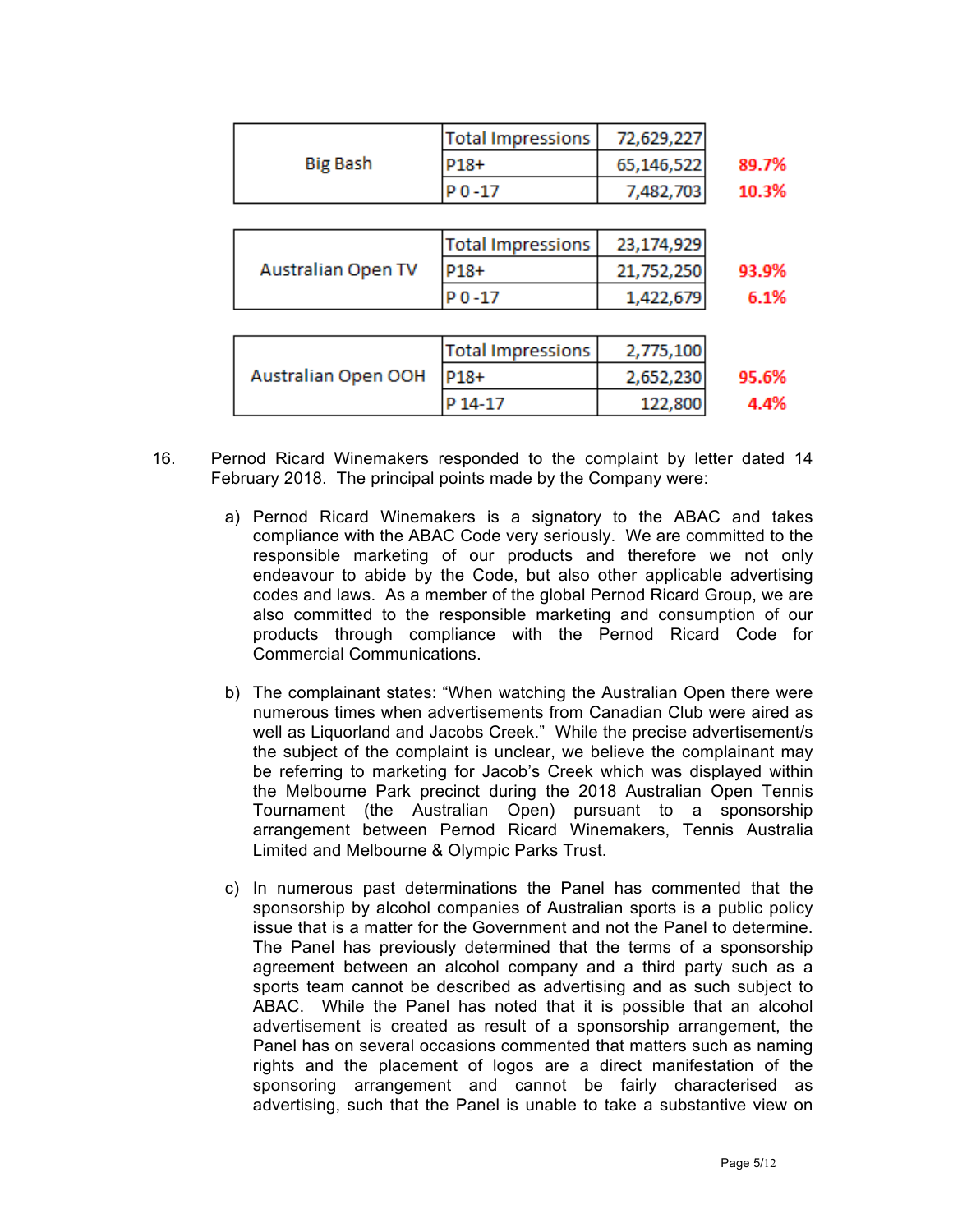the matter in terms of the provisions of the Code. In light of the Panel's previous determinations on the topic of sponsorship arrangements in sports, we are of the view that the placement of the Jacob's Creek logo on on-court signage at Australian Open tennis matches (detailed in section 1(a) below) does not fall under the remit of the Code, even if broadcast in television coverage.

- d) Pernod Ricard Winemakers did not pay for commercial television advertisements of Jacob's Creek to be aired during the Australian Open. Under its sponsorship arrangement of the Australian Open, Pernod Ricard Winemakers did arrange for the following Jacob's Creek marketing to be placed within the Melbourne Park precinct during the Australian Open:
	- a. the Jacob's Creek logo was placed on-court during tennis matches (two grand stand signs on centre court, one A-Frame on centre court and centre court runner signage featuring the Jacob's Creek logo) which would have been seen by individuals in attendance in the arena and also those viewing the television broadcast of the Australian Open given the television coverage of the event and the proximity of the on-court signage to the tennis court; and
	- b. other marketing within the Melbourne Park precinct which was not purposefully broadcast on television by Pernod Ricard Winemakers but which may have been incidentally shown in television coverage of the Australian Open (for example, in cutaways from a tennis match or television commentaries filmed within the Melbourne Park precinct):
		- a Jacob's Creek Wine Bar located near Garden Square (refer to Annexure A for location within precinct);
		- a Jacob's Creek Le Petit Rose Bar located at Grand Slam Oval which including branded chairs and umbrellas (refer to Annexure A for location within precinct);
		- a Jacob's Creek Frose Bar located at Grand Slam Oval which included branded chairs and umbrellas (refer to Annexure A for location within precinct);
		- a 30 second video shown on screens within Melbourne Park precinct and posters advertising Jacob's Creek bar locations to promote a competition "Win a Trip for 4 to the Barossa" which featured the Jacob's Creek logo along with the DrinkWise logo and responsible drinking message; and
		- on Wednesday 17 January 2018 (Jacob's Creek Sponsor Day), additional Jacob's Creek logos appeared on screens and in other locations within the Melbourne Park precinct.
- e) The placement of the Jacob's Creek logo on on-court signage during the Australian open were not submitted for AAPS review as we believe, based on previous ABAC determinations on the subject, that such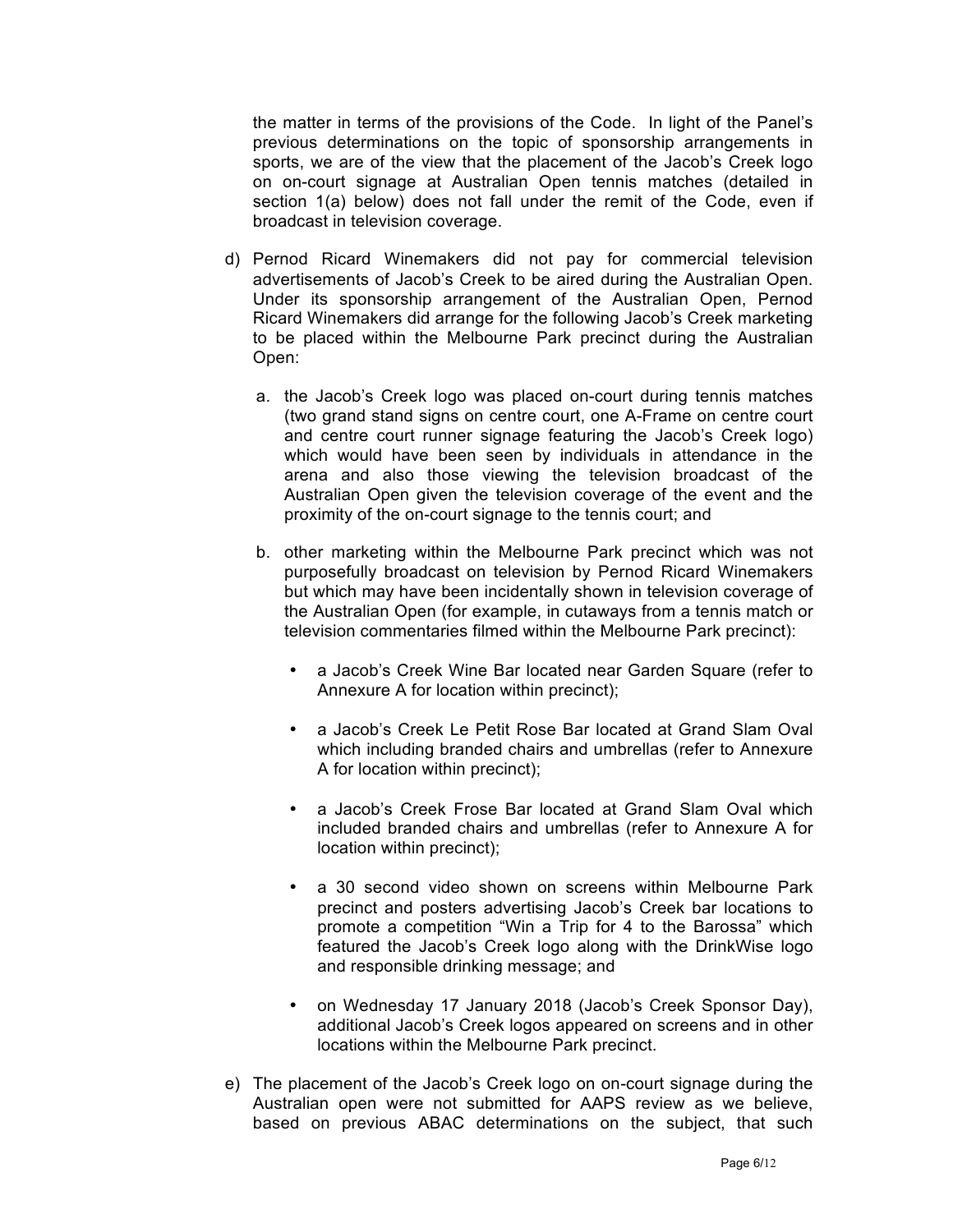placement falls within the definition of Sponsorship and so the Code does not apply. As the remainder of the marketing which may be subject of the complaint (being marketing and branded bars for Jacob's Creek within Melbourne Park which may have aired in television coverage of the Australian Open) appeared within a private venue which could only be accessed by individuals who purchased a ticket to the Australian Open and which was not publicly accessible, we do not believe this marketing constituted outdoor advertising or any other category of media that is required to be to be submitted to the AAPS for approval in accordance with ABAC's Rules and Procedures.

- f) No, we do not believe that Jacob's Creek logos and marketing such as by way of branded bars within the Melbourne Park precinct during the Australian Open was directed at minors. We comment on each of the Placement Rules below:
	- a. Placement Rule (i): In all respects the advertisements complied with codes regulating the placement of alcohol marketing that have been published by Australian media industry bodies. The marketing for Jacob's Creek was placed within a venue that was only accessible by individuals who purchased a ticket; as such, marketing was not located within a 150 metre sight line of a primary or secondary school, in compliance with the Outdoor Media Association Alcohol Guidelines. The Television Industry Code of Practice does not apply to Pernod Ricard Winemakers' marketing of Jacob's Creek During the Australian Open. Pernod Ricard Winemakers did not pay or provide other valuable consideration to a Licensee to advertise Jacob's Creek during the Australian Open, and so did not place a Commercial for an Alcoholic Beverage as these terms are defined in section 6.2 of the Commercial Television Industry Code of Practice.
	- b. Placement Rule (ii): Age restriction controls were not available within the venue. For any television coverage which showed Jacob's Creek marketing within the venue, age restriction controls were not available.
	- c. Placement Rule (iii) We are informed by Tennis Australia that audience composition data for both television broadcasts and patrons at this year's Australian Open is not currently available. We have been informed by Tennis Australia that for the 2017 Australian Open Tennis Tournament:
		- 1% of patrons sampled during on-site research were aged under 18 years; and
		- the average age of patrons at the tournament and television viewers was 44.6 years.
	- d. Placement Rule (iv): We we are of the view that Australian Open tennis matches are not content primarily aimed at minors based on a variety of factors, including: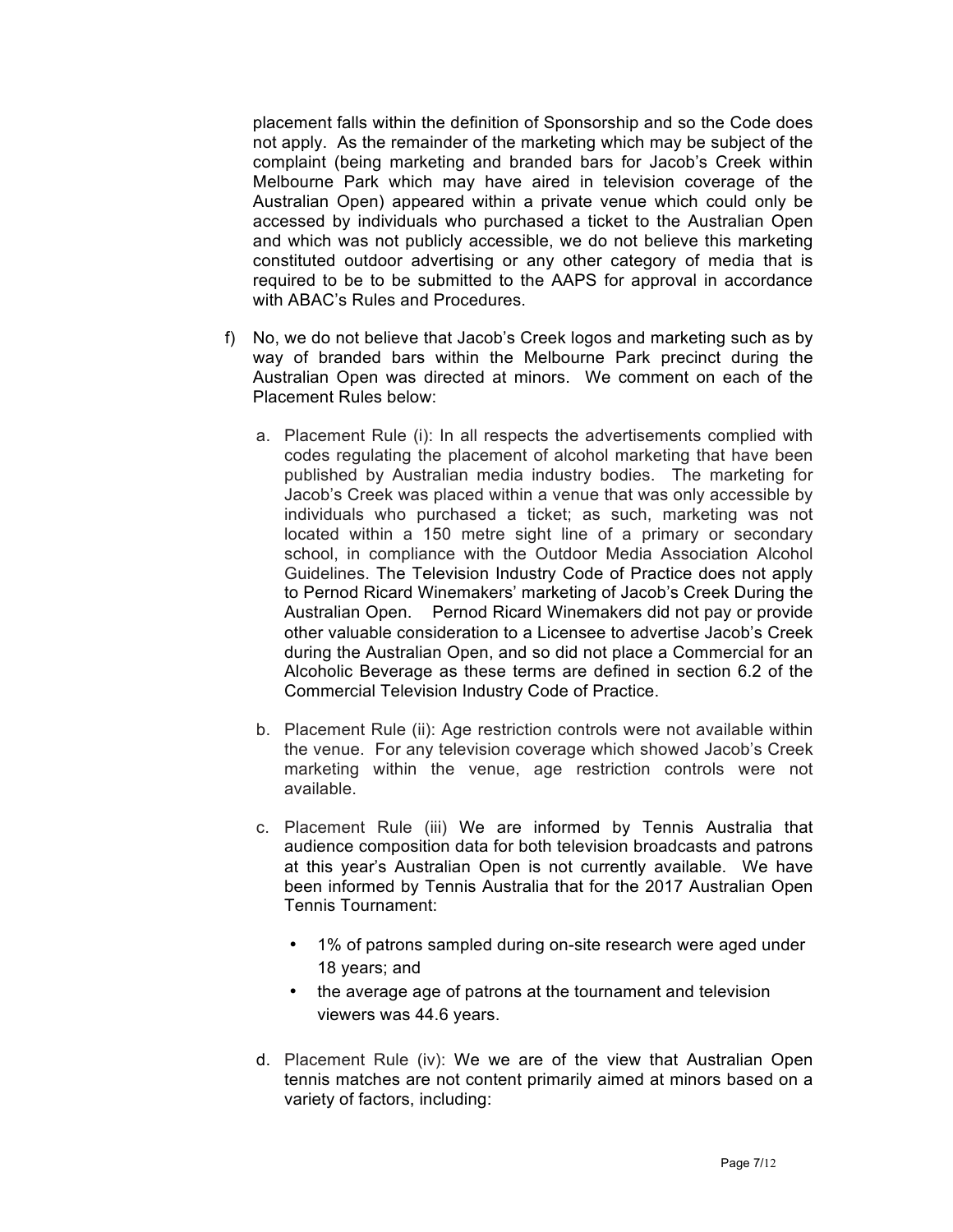- While tennis is a sport played by Australians of all ages, televised tennis matches such as the Australian Open have a predominantly adult audience and are more popular with older Australians. Roy Morgan data shows that only 20.2% of 14-17 year-olds and 21.8% of 18-24 year-olds watch the Australian Open on television, compared to 36.3% of 50 to 64 year-olds and 46.3% of 65+ year olds (source: Roy Morgan Finding No. 7108, Roy Morgan Single Source (Australia), October 2015-September 2016. Base: Australians 14+). In an article about these findings on its website titled 'Australian Open tennis viewers a different breed to Aussies who play tennis' published on 21 January 2017 (available at https://roymorgan.com), Roy Morgan states:
	- § "The Australian Open is particularly popular among people aged 50 or older…";
	- "In contrast, younger Aussies show a distinct lack of interest in watching the Australian Open on TV, especially 14-17 year-olds [sic] and 18-24 year-olds [sic]"; and
	- "..with over four of every 10 Australian Open viewers being 50 or older, it is clear that watching and playing tennis are not as strongly correlated as one might expect. This high proportion of mature viewers also has implications for advertisers and sponsors of the event, particularly brands aiming to reach an older audience";
- the audience and attendee composition data for the 2017 Australian Open Tennis Tournament set out above confirms that the television audience and attendees of the Australian Open are predominantly adult which logically suggests the content is not primarily aimed at or appealing to minors;
- Australian Open tennis matches do not contain features that would have a strong appeal to minors: the matches are often quite long, commentary is not typically lively or animated and the televised largely coverage focuses on the court and the match being played, with no features such as animation, music that would appear to minors, etc; and
- the Jacob's Creek logo itself (which is black and white and in a simple design) which appeared on-court and would have visible during the televised broadcast of the Australian Open does not contain any elements which could be said to specifically draw the attention of a minor and hence be aimed at or appealing to minors.
- e. Placement Rule (v): The advertisements the subject of the complaint did not relate to electronic direct mail.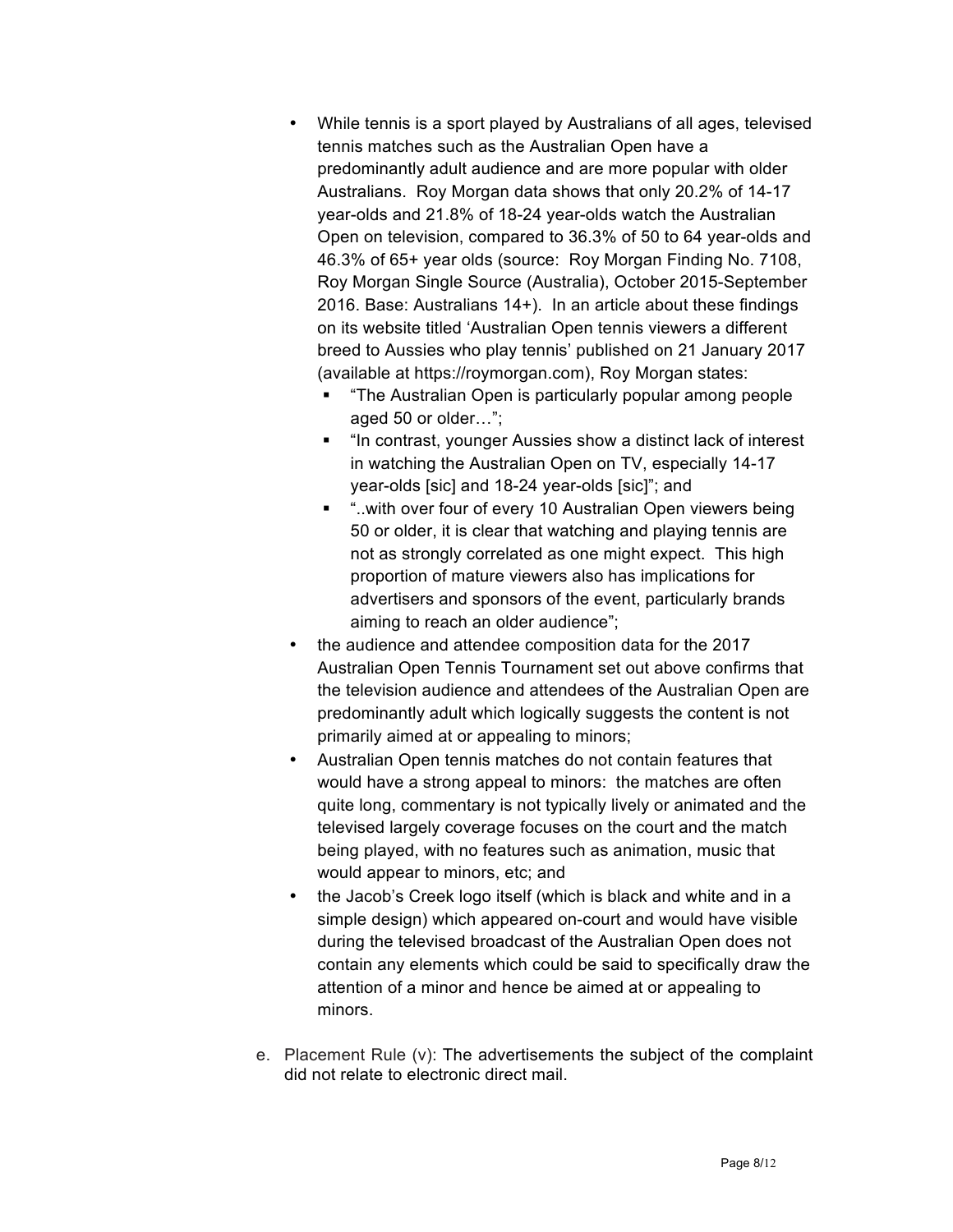- g) In conclusion, it is our view that the content and placement of any Jacob's Creek marketing within the Melbourne Park precinct which may have been seen by viewers of the televised broadcast of the Australian Open complies with the Code.
- 17. Coles Liquor responded to the complaint by letter dated 15 February 2018. The principal points made by the Company were:
	- a) As you will be aware, Liquorland has been a signatory to the Alcohol Beverages Advertising Code (ABAC) since 2013. Liquorland takes its alcohol advertising obligations very seriously and is committed to industry best practice. Liquorland has demonstrated a long-standing commitment to the responsible service, supply and promotion of alcohol. We maintain robust internal compliance processes in relation to liquor advertising and have a strong culture of compliance training embedded throughout the business to ensure our teams have the necessary skills to successfully navigate this heavily regulated environment. Liquorland is also a key contributor to DrinkWise, an independent, not-for-profit organisation whose "primary focus is to help bring about a healthier and safer drinking culture in Australia".
	- b) There were a total of sixteen Liquorland television commercials aired during the Australian Open. The advertisements ran for fifteen seconds each and featured adults (25+years) enjoying a variety of occasions in which alcohol was advertised. Pre-vetting approval was obtained for all sixteen Liquorland television commercials aired during the Australian Open. The ABAC approval number is 16046.
	- c) The Liquorland television commercials do not breach Part 3 (b)(iv) of the Code by directing the marketing at minors by a breach of the placement rules. The placement of the television commercials during the broadcast of the Australian Open also does not breach the Commercial Television Industry Code of Practice (CTICP). Section 6.2.1 (b) and (c) of the CTICP states, "A Commercial for Alcoholic Drinks may be broadcast at any of the following times: as an accompaniment to a Sports Program on a Weekend or Public Holiday; and as an accompaniment to the broadcast of a Live Sporting event broadcast simultaneously across more than one license area". As the advertisements were broadcast during a Live Sporting event, it is not in breach of section 6.2.1 of the Code. Our media agency, OMD, has a full understanding of the ABAC including the placement rules. As a result, prior to booking any television spots for alcohol advertising, OMD adheres to the liquor restrictions as outlined in the CTICP. This process was followed for all the Liquorland advertisements that were broadcast during the Australian Open. Additionally, the Channel 7 network is also aware of the placement rules and strictly follows the CTICP to ensure an alcohol advertisement is not aired during a prohibited time zone.
	- d) Up-to-date audience data provided to us by OMD indicates that the Australian Open has a demographic age range 25-54 years. The composition of the audience that watches the Australian Open is made up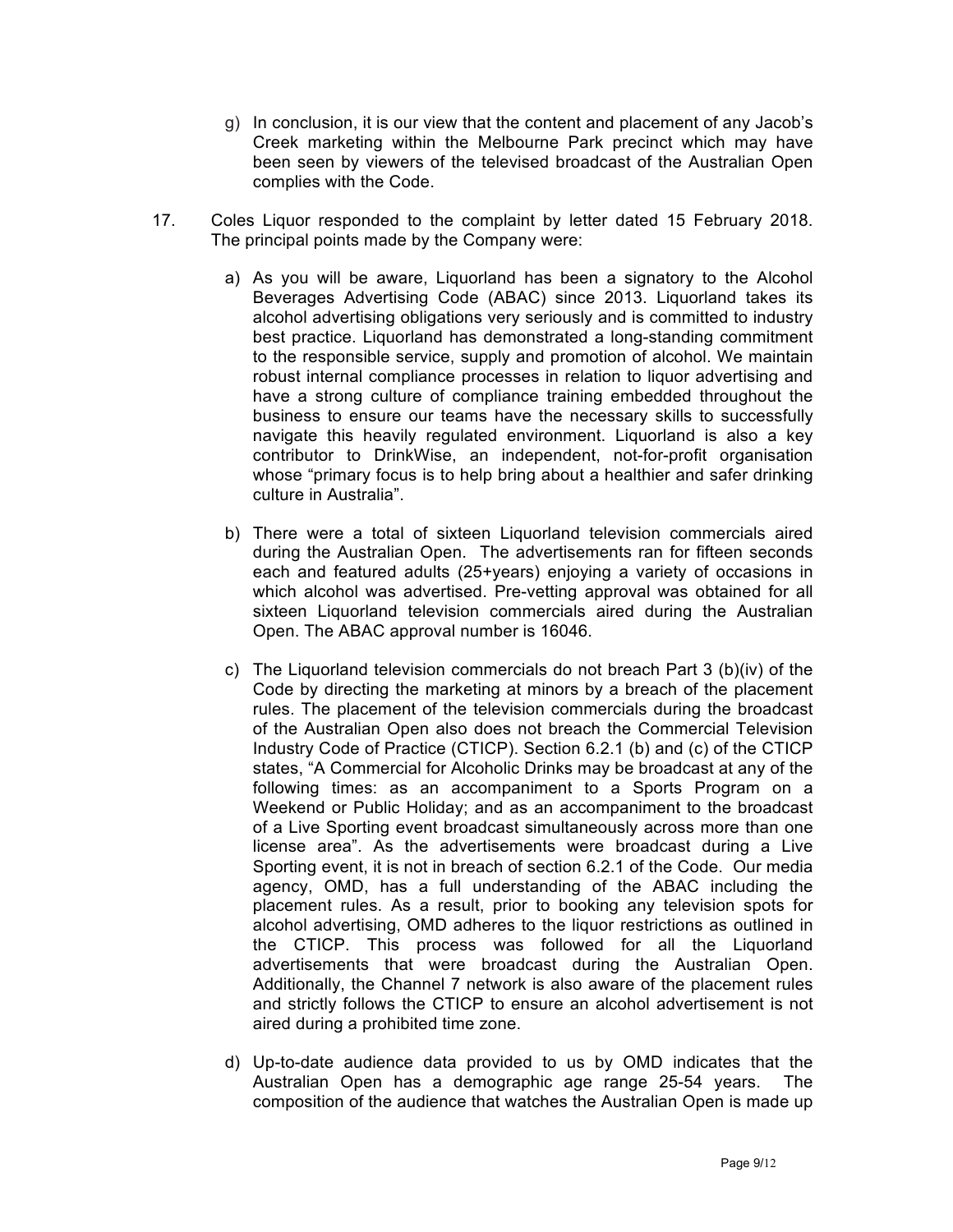of 94% of individuals 18+ years for the metropolitan area. Further information is provided in the table below:

| Demographic  | 000s    | %    |
|--------------|---------|------|
| Total people | 592,356 | 100% |
| People 0-17  | 35,809  | 6%   |
| People 18+   | 556,547 | 94%  |

- e) The Australian Open has broad appeal across various age groups however the event itself is not primarily aimed at minors as supported by the composition data. In summary, it is Liquorland's position that the television commercials cited by this complaint do not breach any section of the ABAC or any other advertising code.
- f) Liquorland takes its advertising responsibilities very seriously and has a strong compliance track record in this regard. We also have a number of internal and external processes against which any proposed advertisement is considered.

## **The Panel's View**

#### **Introduction**

- 18. The ABAC is primarily concerned with the content of alcohol marketing communications rather than where the communication might have been located. The key exception to this general proposition relates to section 3(b) (iv) of the Code, which provides that a marketing communication must not be directed at minors through a breach of any of the Placement Rules.
- 19. In this case, the complainant is concerned that alcohol advertisements were shown during the Australian Open tennis broadcast. The complaint brings into focus Placement Rules (i), (iii) and (iv) which will be addressed in turn. It is noted the complaint does not contend that the content of any specific advertisement was problematic as such. Rather it is argued that any alcohol advertising is undesirable when shown with sport that will be seen by minors.
- 20. In large measure the complainant is raising a public policy argument that alcohol advertising should be either prohibited or at least not broadcast with sports events. This is a valid policy debate but is beyond the scope of the Panel to decide. It is a question for governments and parliaments to decide if alcohol marketing should be prohibited outright or specific measures taken such as stopping alcohol companies sponsoring sports teams and advertising during sports competitions. The Panel has a much more limited role and that is to determine if a particular alcohol marketing communications' content and placement is consistent with the requirements contained in the ABAC.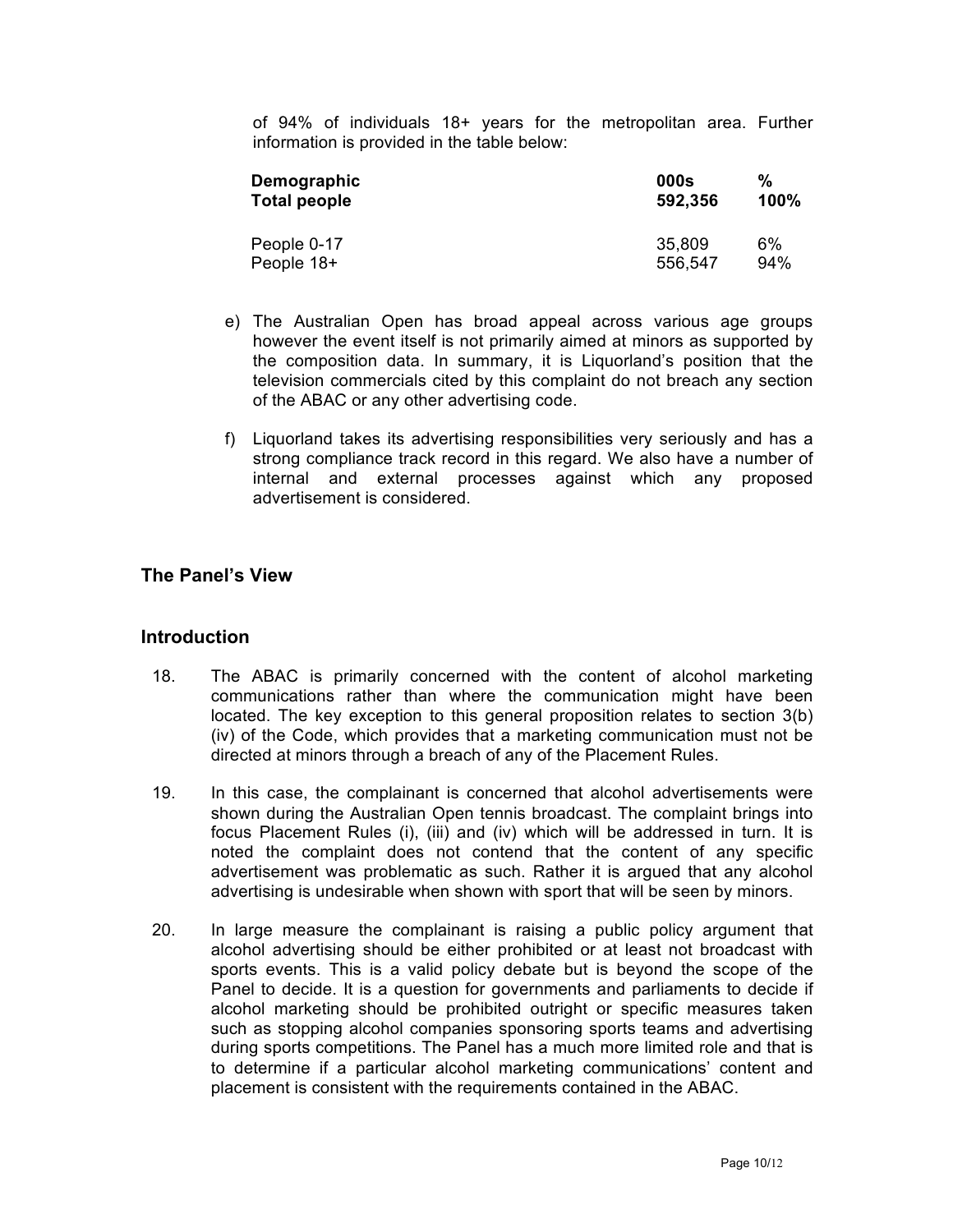#### **Placement Rules**

- 21. Placement Rule (i) requires that all codes regulating the placement of alcohol marketing published by media industry bodies be complied with. The two codes to be considered are the Outdoor Media Association alcohol guidelines and the Commercial Television Industry Code of Practice (CTICP).
- 22. The Outdoor Media guidelines specify that an outdoor alcohol installation such as a billboard cannot be located within 150 metres of a school. There was outdoor advertising on the grounds of the Melbourne Park Tennis Centre. This advertising was not within 150 metres of a school.
- 23. The Australian Open is broadcast on free to air television and hence the CTICP applies. This Code provides that alcohol advertising is not to be broadcast before 8.30 pm unless shown in conjunction with live sports events. It is evident from the material provided by the three Companies that the terms of the CTICP have been complied with.
- 24. Placement Rule (iii) requires that alcohol advertising may only be placed on television (which has no age restriction controls as exist with digital media such as Facebook) where the audience is reasonably expected to comprise at least 75% adults. The audience composition of television programs can reasonably be ascertained because of the ratings system.
- 25. The publicly available data and the information supplied by the Companies show that the audience for the Australian Open is predominantly adult and is in excess of the 75% adult benchmark.
- 26. Placement Rule (iv) provides irrespective of audience numbers, an alcohol advertisement must not be placed with programs or content primarily aimed at minors.
- 27. This rule requires the Panel to form a judgement about the nature of the program content and its intended primary audience. In making this assessment a number of factors can be considered including (but not limited to):
	- The actual audience composition of the program;
	- The subject matter of the program and whether the subject matter has themes likely to predominantly appeal to children or adolescents;
	- The use of techniques such as familiar children characters or the use of children and adolescents within the program;
	- The storyline of the program and whether the complexity of the plot suggests its targeted audience is adult; and
	- The use of language.